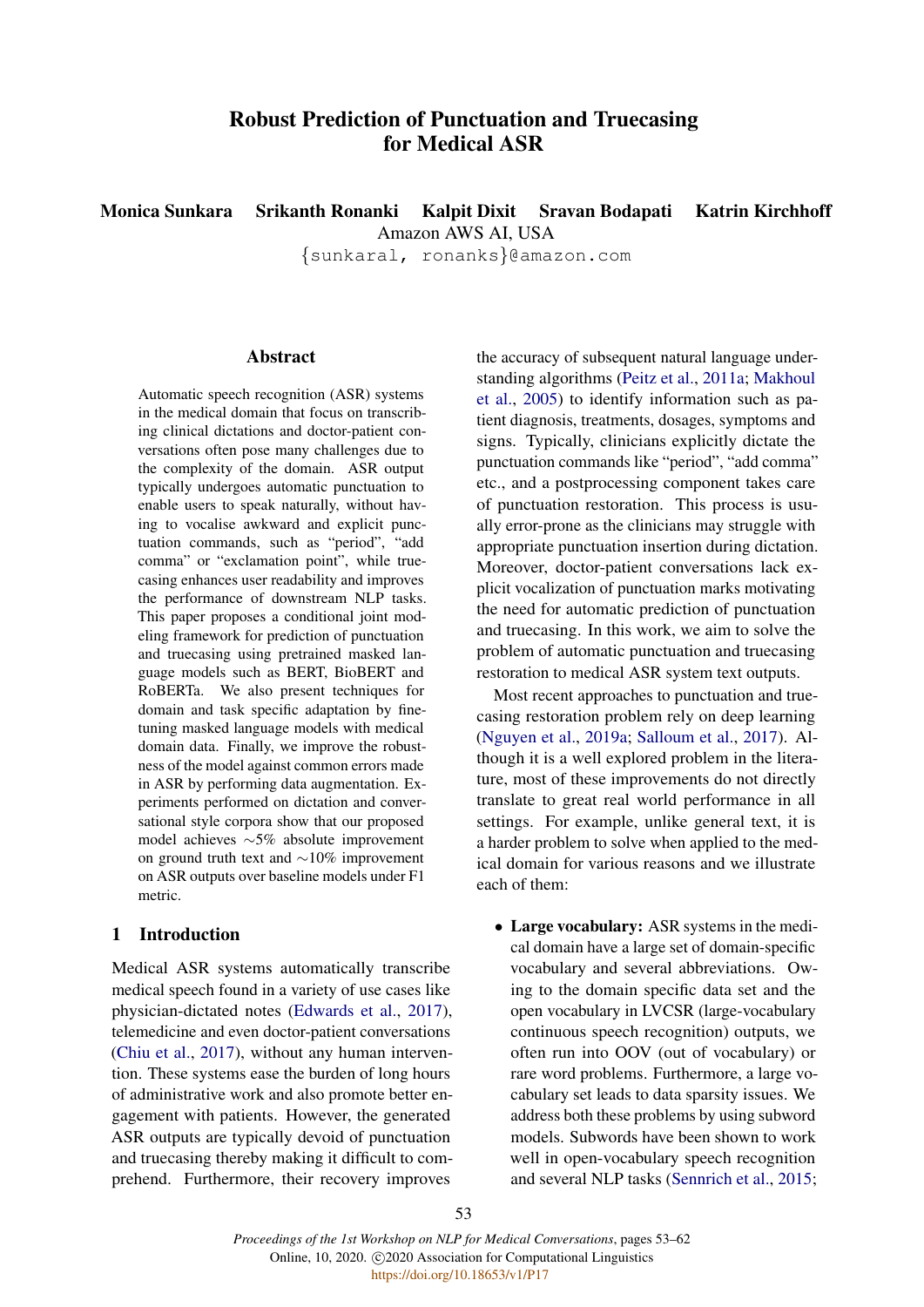[Bodapati et al.,](#page-8-2) [2019\)](#page-8-2). We compare word and subword models across different architectures and show that subword models consistently outperform the former.

- Data scarcity: Data scarcity is one of the major bottlenecks in supervised learning. When it comes to the medical domain, obtaining data is not as straight-forward as some of the other domains where abundance of text is available. On the other hand, obtaining large amounts of data is a tedious and costly process; procuring and maintaining it could be a challenge owing to the strict privacy laws. We overcome the data scarcity problem, by using pretrained masked language models like BERT [\(Devlin et al.,](#page-8-3) [2018\)](#page-8-3) and its successors [\(Liu et al.,](#page-8-4) [2019;](#page-8-4) [Yang et al.,](#page-9-5) [2019\)](#page-9-5) which have successfully been shown to produce stateof-the-art results when finetuned for several downstream tasks like question answering and language inference. We approach the prediction task as a sequence labeling problem and jointly learn punctuation and truecasing. We show that finetuning a pretrained model with a very small medical dataset (∼500k words) has ∼5% absolute performance improvement in terms of F1 compared to a model trained from scratch. We further boost the performance by first finetuning the masked language model to the medical speech domain and then to the downstream task.
- ASR Robustness: Models trained on ground truth data are not exposed to typical errors in speech recognition and perform poorly when evaluated on ASR outputs. Our objective is to make the punctuation prediction and truecasing more robust to speech recognition errors and establish a mechanism to test the performance of the model quantitatively. To address this issue, we propose a data augmentation based approach using n-best lists from ASR.

The contributions of this work are:

- A general post-processing framework for conditional joint labeling of punctuation and truecasing for medical ASR (clinical dictation and conversations).
- An analysis comparing different embeddings that are suitable for the medical domain. An

in-depth analysis of the effectiveness of using pretrained masked language models like BERT and its successors to address the data scarcity problem.

- Techniques for effective domain and task adaptation using Masked Language Model (*MLM*) finetuning of BERT on medical domain data to boost the downstream task performance.
- Method for enhancing robustness of the models via data augmentation with n-best lists (from ASR output) to the ground truth during training to improve performance on ASR hypothesis at inference time.

The rest of this paper is organized as follows. Section [2](#page-1-0) presents related work on punctuation and truecasing restoration. Section [3](#page-2-0) introduces the model architecture used in this paper and describes various techniques for improving accuracy and robustness. The experimental evaluation and results are discussed in Section [4](#page-4-0) and finally, Section [5](#page-7-0) presents the conclusions.

# <span id="page-1-0"></span>2 Related work

Several researchers have proposed a number of methodologies such as the use of probabilistic machine learning models, neural network models, and the acoustic fusion approaches for punctuation prediction. We review related work in these areas below.

#### 2.1 Earlier methods

In earlier efforts, punctuation prediction has been approached by using finite state or hidden Markov models [\(Gotoh and Renals,](#page-8-5) [2000;](#page-8-5) [Christensen et al.,](#page-8-6) [2001a\)](#page-8-6). Several other approaches addressed it as a language modeling problem by predicting the most probable sequence of words with punctuation marks inserted [\(Stolcke et al.,](#page-9-6) [1998;](#page-9-6) [Beeferman](#page-8-7) [et al.,](#page-8-7) [1998;](#page-8-7) [Gravano et al.,](#page-8-8) [2009\)](#page-8-8). Some others used conditional random fields (CRFs) [\(Lu and](#page-8-9) [Ng,](#page-8-9) [2010;](#page-8-9) [Ueffing et al.,](#page-9-7) [2013\)](#page-9-7) and maximum entropy using n-grams [\(Huang and Zweig,](#page-8-10) [2002\)](#page-8-10). The rise of stronger machine learning techniques such as deep and/or recurrent neural networks replaced these conventional models.

#### 2.2 Using acoustic information

Some methods used only acoustic information such as speech rate, intonation, pause duration etc.,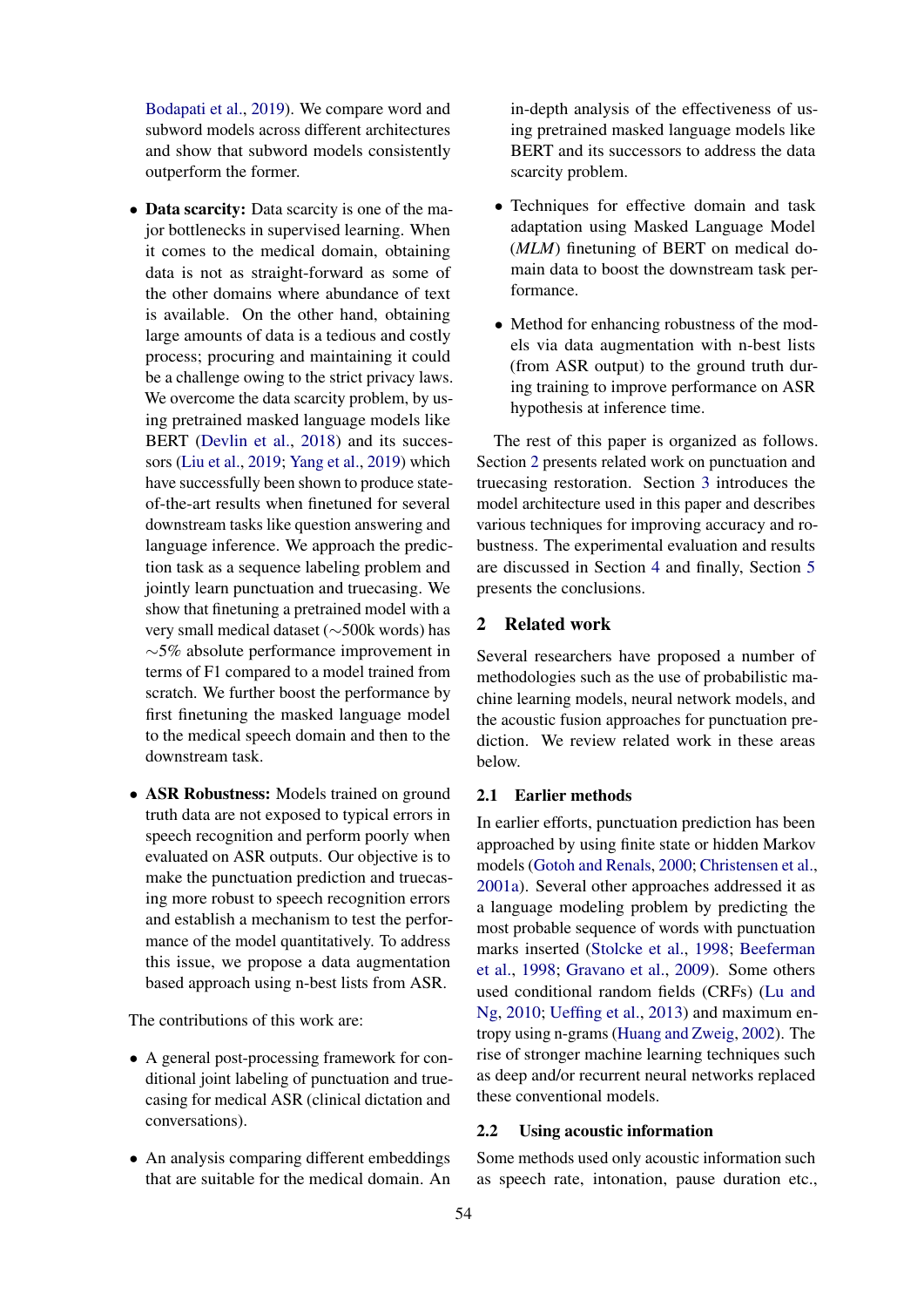[\(Christensen et al.,](#page-8-11) [2001b;](#page-8-11) [Levy et al.,](#page-8-12) [2012\)](#page-8-12). While pauses influence in the prediction of Comma, intonation helps in disambiguation between punctuation marks like period and exclamation. Although this seemed to work, the most effective approach is to combine acoustic information with lexical information at word level using force-aligned duration [\(Klejch et al.,](#page-8-13) [2017\)](#page-8-13). In this work, we only considered lexical input and a pretrained lexical encoder for prediction of punctuation and truecasing. The use of pretrained acoustic encoder and fusion with lexical outputs are possible extensions in future work.

#### 2.3 Neural approaches

Neural approaches for punctuation and truecasing can be classified into two broad categories: sequence labeling based models and MT-based seq2seq models. These approaches have proven to be quite effective in capturing the contextual information and achieved huge success. While some approaches considered only punctuation prediction, some others jointly modeled punctuation and truecasing.

One set of approaches treated punctuation as a machine translation problem and used phrase based statistical machine translation systems to output punctuated and true cased text [\(Peitz et al.,](#page-9-8) [2011b;](#page-9-8) [Cho et al.,](#page-8-14) [2012;](#page-8-14) [Driesen et al.,](#page-8-15) [2014\)](#page-8-15). Inspired by recent end-to-end approaches, [\(Yi and](#page-9-9) [Tao,](#page-9-9) [2019\)](#page-9-9) proposed the use of self-attention based transformer model to predict punctuation marks as output sequence for given word sequences. Most recently, [\(Nguyen et al.,](#page-9-10) [2019b\)](#page-9-10) proposed joint modeling of punctuation and truecasing by generating words with punctuation marks as part of the decoding. Although seq2seq based approaches have shown a strong performance, they are intensive, demanding and are not suitable for production deployment at large scale.

For sequence labeling problem, each word in the input is tagged with a punctuation. If there is no punctuation associated with a word, a blank label is used and is often referred as "no punc". [\(Cho et al.,](#page-8-16) [2015\)](#page-8-16) used a combination of neural networks and CRFs for joint prediction of punctuation and disfluencies. With growing popularity in deep recurrent neural networks, LSTMs and BLSTMs with attention mechanism were introduced for punctuation restoration (Tilk and Alumäe, [2015,](#page-9-11) [2016\)](#page-9-12). Later, [\(Pahuja et al.,](#page-9-13) [2017\)](#page-9-13) proposed joint training of punctuation and truecasing using BLSTM models. This work addressed joint learning as two correlated tasks, and predicted punctuation and truecasing as two independent outputs. Our proposed approach is similar to this work, but we rather condition truecasing prediction on punctuation output; this is discussed in detail in Section [3.](#page-2-0)

Punctuation and casing restoration for speech/ASR outputs in the medical domain has not been explored extensively. Recently, [\(Salloum](#page-9-3) [et al.,](#page-9-3) [2017\)](#page-9-3) proposed a sequence labeling model using bi-directional RNNs with an attention mechanism and late fusion for punctuation restoration to clinical dictation. To our knowledge, there has not been any work on medical conversations, and we aim to bridge the gap here with latest advances in NLP with large-scale pretrained language models.

# <span id="page-2-0"></span>3 Modeling : Conditional Joint labeling of Punctuation + Casing

We propose a postprocessing framework for conditional and joint learning of punctuation and truecasing prediction. Consider an input utterance  $x_{1:T} = \{x_1, x_2, ..., x_T\}$ , of length T and consisting of words  $x_i$ . The first step in our modeling process involves punctuation prediction as a sequence tagging task. Once the model predicts a probability distribution over punctuation, this along with the input utterance is fed in as input for predicting the case of a word  $x_i$ . We consider the punctuation to be independent of casing and a conditional dependence of the truecase of a word on punctuation given the learned input representations. Our plausible reasoning follows from this example sentence – "She took dance classes. She had no natural grace or sense of rhythm.". The word after the period is capitalized, which implies that punctuation information can help in better prediction of casing. A pair of punctuation and truecasing is assigned per word:

$$
\mathbf{Pr}(\mathbf{p}_{1:T}, \mathbf{c}_{1:T} | \mathbf{x}_{1:T}) = \mathbf{Pr}(\mathbf{p}_{1:T} | \mathbf{x}_{1:T}) \mathbf{Pr}(\mathbf{c}_{1:T} | \mathbf{p}_{1:T}, \mathbf{x}_{1:T}) \quad (1)
$$

where  $c_i \in C$ , a fixed set of casing labels {Lower Case, Upper Case, All Caps, Mixed Case, and  $p_i \in P$ , a fixed set of punctuation labels {Comma, Period, Question Mark, No Punct}.

#### 3.1 Pretrained lexical encoder

We propose to use a pretrained model like BERT, trained on a large text corpus, as a lexical encoder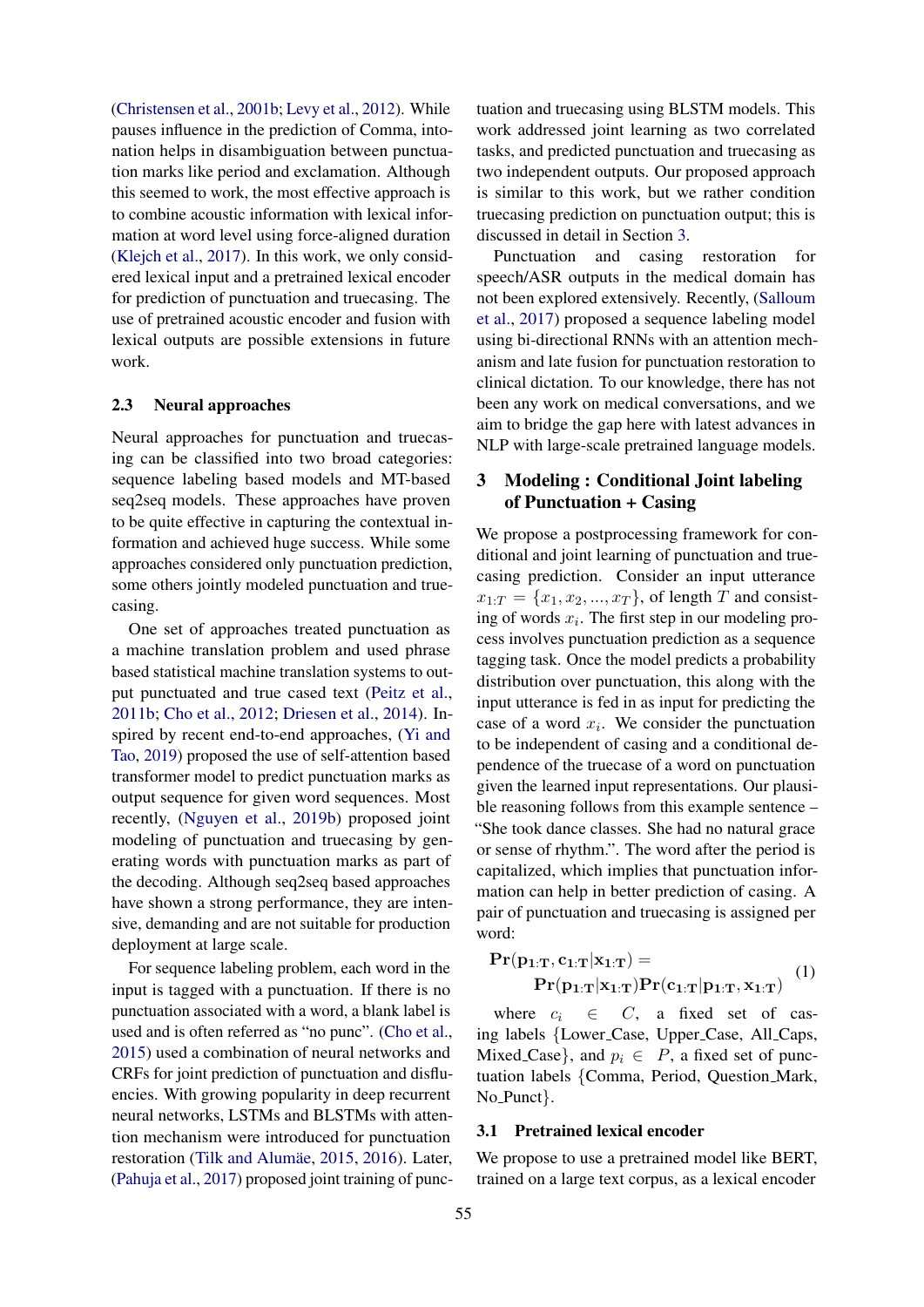<span id="page-3-0"></span>

Figure 1: Pre-trained BERT encoder for prediction of punctuation and truecasing.

for learning an effective representation of the input utterance. Figure [1](#page-3-0) illustrates our proposed model architecture.

Subword embeddings Given a sequence of input vectors  $(x_1, x_2, ..., x_T)$ , where  $x_i$  represents a word  $w_i$ , we extract the subword embeddings  $(s_1, s_2, ..., s_n)$  using a wordpiece tokenizer [\(Schus](#page-9-14)[ter and Nakajima,](#page-9-14) [2012\)](#page-9-14). Using subwords is especially effective in medical domain, as it contains more compound words with common subwords. For example consider the six words {hypotension, hypertension, hypoactive, hyperactive, active, tension } with four common subwords {hyper, hypo, active, tension}. In Section [4.2,](#page-5-0) we provide a comparative analysis of word and subword models across different architectures on medical data.

BERT encoder We provide subword embeddings  $(s_1, s_2, \ldots, s_n)$  as input to the BERT encoder, which outputs a sequence of hidden states:  $H = (h1, ..., hn)$ ) at its final layer. The pretrained BERT base encoder consists of 12 transformer encoder selfattention layers. For this task, we truncate the BERT encoder and fine-tune only the first six layers to reduce the model complexity. Although a deep encoder might enable us to learn a long memory context dependent representation of the input utterance, the performance gain is very minimal compared to the increased latency<sup>[1](#page-3-1)</sup>.

For punctuation, we input the last layer representations of truncated BERT encoder  $h_1, h_2, ..., h_n$ to a linear layer with softmax activation to

classify over the punctuation labels generating  $(p_1, p_2, ..., p_n)$  as outputs. For casing, we concatenate the softmax probabilities of punctuation output with BERT encoder's outputs and feed to a linear layer with softmax activation generating case labels  $(c_1, c_2, ..., c_n)$  for the sequence. The softmax output for punctuation  $(\hat{p}_i)$  and truecasing  $(\hat{c}_i)$  is as follows:

$$
\hat{p}_i = softmax(W^k h_i + b^k) \tag{2}
$$

$$
\hat{c}_i = softmax(W^l(\hat{p_i} \oplus h_i) + b^l)
$$
 (3)

where  $W^k$ ,  $b^k$  denote weights and bias of punctuation linear output layer and  $W<sup>l</sup>$ ,  $b<sup>l</sup>$  denote weights and bias of truecasing linear output layer.

Joint learning objective: We model our learning objective to maximize the joint probability  $Pr(p_1, r, c_1, r | x_1, r)$ . The model is finetuned endto-end to minimize the cross-entropy loss between the assigned distribution and the training data. The parameters of BERT encoder are shared across punctuation and casing prediction tasks and are jointly trained. We compute the losses  $(L^p, L^c)$  for each task using cross entropy loss function. The final loss L to be optimized is a weighted average of the task-specific loses:

$$
L = \alpha L^p + L^c \tag{4}
$$

where  $\alpha$  is a fixed weight optimized for best predictions across both the tasks. In our experiments, we explored  $\alpha$  values in the range of (0.2-2) and found 0.6 to be the optimal value.

<span id="page-3-1"></span><sup>&</sup>lt;sup>1</sup>We experimentally found that 12-layer BERT base model gives ∼1% improvement over 6-layer BERT base model whereas the inference and training times were double for the former.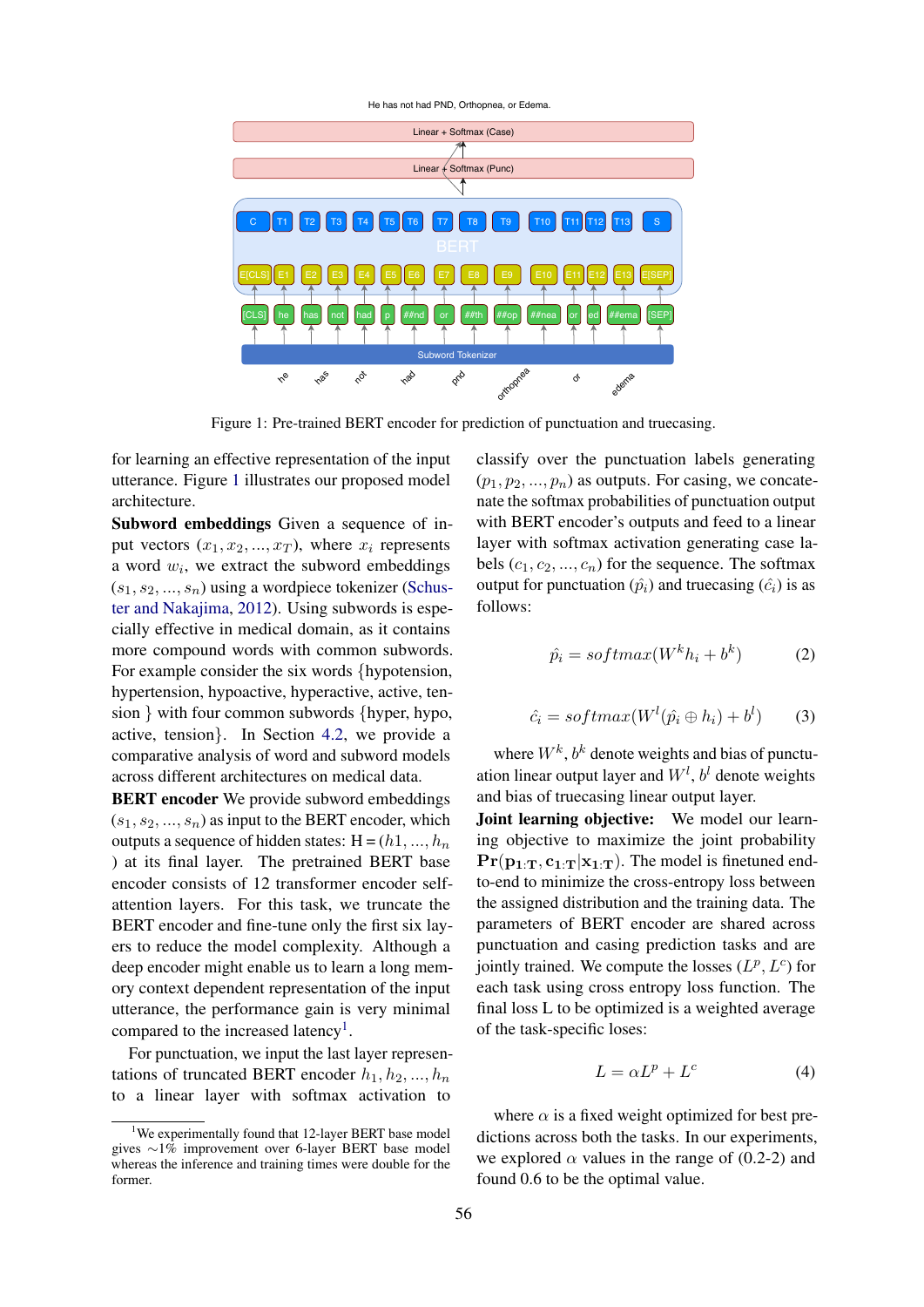# <span id="page-4-1"></span>3.2 Finetuning using Masked Language Model with Medical domain data

BERT and its successors have shown great performance on downstream NLP tasks. But just like any other model, these Language Models are biased by their training data. In particular, they are typically trained on data that is easily available in large quantities on the internet e.g. Wikipedia, Common-Crawl etc. Our domain, Medical ASR Text, is not "common" and is very under-represented in the training data for these Language Models. One way to correct this situation is to perform a few steps of unsupervised Masked Language Model finetuning on the BERT models before performing cross-entropy training using the labeled task data [\(Han and Eisenstein,](#page-8-17) [2019\)](#page-8-17).

Domain adaptation We finetune the pretrained BERT model for MLM (Masked LM) objective on medical domain data. 15% of input tokens are masked randomly before feeding into the BERT model as proposed by [\(Devlin et al.,](#page-8-3) [2018\)](#page-8-3). The main goal is to adapt and learn better representations of speech data. The domain adapted model can be further finetuned with an additional layer to a downstream task like punctuation and casing prediction.

Domain+Task adaptation Building on the previous technique, we attempt to finetune the pretrained model for task adaptation in combination with domain adaptation. In this technique, instead of randomly masking 15% of the input tokens, we do selective masking i.e. 50% of the masked tokens would be random and the other 50% would be punctuation marks  $([\lbrack " \rbrack", " , " ?"]$  in our case). Therefore, the finetuned model would not only adapt to speech domain, but would also effectively learn the placement of punctuation marks in a text based on the context.

## <span id="page-4-2"></span>3.3 Robustness to ASR errors

Models trained on ground truth text inputs may not perform well when tested with ASR output, especially when the system introduces grammatical errors. To make models more robust against ASR errors, we perform data augmentation with ASR outputs for training. For punctuation restoration, we use edit distance measure to align ASR hypothesis with ground truth punctuated text. Before computing alignment, we strip all punctuation from ground truth and lowercase the text. This helps us find the best alignment between ASR hy-

pothesis and ground truth text. Once the alignment is found, we restore the punctuation from each word in ground truth text to hypothesis. If there are words that are punctuated in ground truth but got deleted in ASR hypothesis, we restore the punctuation to previous word. For truecasing, we try to match the reference word with hypothesis word from aligned sequences with a window size of 5, two words to the left and two words to the right of current word and restore truecasing only in the cases where reference word is found. We performed experiments with data augmentation using 1-best hypothesis and n-best lists as additional training data and the results are reported in Section [4.4.](#page-7-1)

#### <span id="page-4-0"></span>4 Experiments and results

#### 4.1 Data

We evaluate our proposed framework and models on a subset of two internal medical datasets: dictation and conversational. The dictation corpus contains 3.7M words and the conversational corpus contains 51M words. The medical data comes with special tags masking personal identifiable and patient health information. We also use a general domain Wikipedia dataset for comparative analysis with Medical domain data. This data is a subset of the publicly available release of Wiki dataset [\(Sproat and Jaitly,](#page-9-15) [2016\)](#page-9-15). The corpus contains 35M words and relatively shorter sentences ranging from 8 to 200 words in length. 90% of the data from each corpus is used for training, 5% for fine-tuning and remaining 5% is held-out for testing.

For robustness experiments presented in Section [4.4,](#page-7-1) we used data from the dictation corpus consisting of 2265 text files and corresponding audio files with an average duration of ∼15 minutes. The total length of the corpus is 550 hours. For augmentation with ground-truth transcription, we transcribed audio files using a speech recognition system. Restoration of punctuation and truecasing to transcribed text can be erroneous as the word error rate(*WER*) goes up. We therefore discarded the transcribed text of those audio files whose WER is more than 25%. We sorted the remaining transcriptions based on WER to make further splits: hypothesis from top 50 files with best WER is set as test data, and the next 50 files were chosen as development and rest of the transcribed text was used for training. The partition was done this way to minimize the number of errors that may occur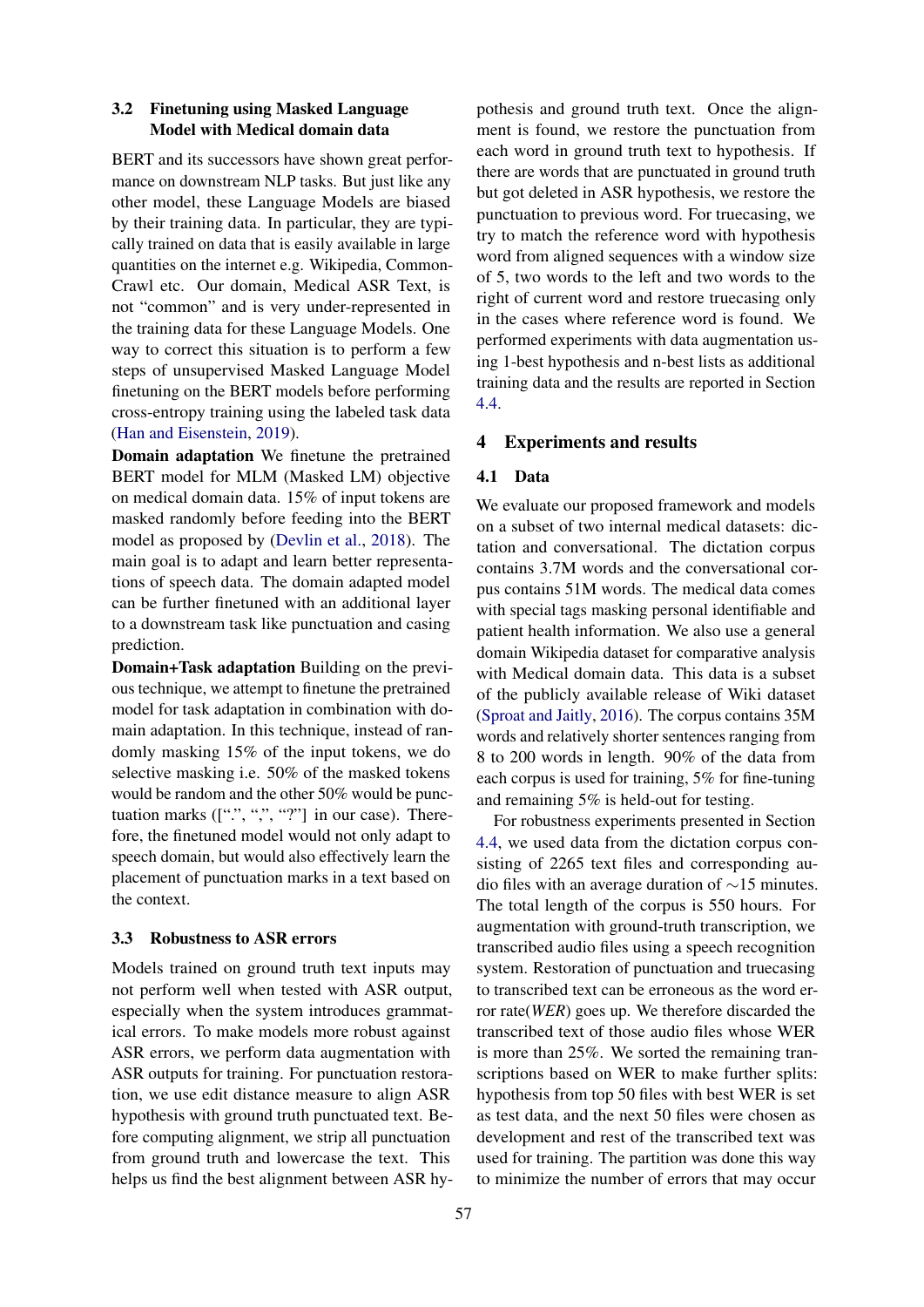<span id="page-5-1"></span>

|                     |         | Punctuation | Truecasing |       |      |      |      |      |
|---------------------|---------|-------------|------------|-------|------|------|------|------|
| Model               | Token   | No Punc     | Full stop  | Comma | LC   | UC   | CA   | MC.  |
| CNN-Highway         | word    | 0.97        | 0.81       | 0.71  | 0.98 | 0.84 | 0.95 | 0.99 |
|                     | subword | 0.98        | 0.83       | 0.70  | 0.99 | 0.87 | 0.95 | 0.99 |
| 3-LSTM              | word    | 0.97        | 0.82       | 0.73  | 0.98 | 0.84 | 0.96 | 0.98 |
|                     | subword | 0.98        | 0.84       | 0.75  | 0.99 | 0.87 | 0.97 | 0.99 |
| 3-BLSTM             | word    | 0.98        | 0.86       | 0.75  | 0.99 | 0.88 | 0.97 | 0.98 |
|                     | subword | 0.99        | 0.87       | 0.76  | 0.99 | 0.90 | 0.97 | 1.0  |
| Transformer encoder | word    | 0.97        | 0.84       | 0.7   | 0.98 | 0.86 | 0.97 | 0.98 |
|                     | subword | 0.98        | 0.85       | 0.72  | 0.99 | 0.87 | 0.97 | 0.99 |

Table 1: Dictation corpus: Comparison of F1 scores for punctuation and truecasing across different model architectures using word and subword tokens (LC: lower case; UC: Upper case; CA: CAPS All; MC: Mixed Case).

<span id="page-5-2"></span>

|                     |         | Punctuation |           |       |           |      | Truecasing |           |      |  |
|---------------------|---------|-------------|-----------|-------|-----------|------|------------|-----------|------|--|
| Model               | Token   | No Punc     | Full stop | Comma | <b>OM</b> | LC   | UC         | <b>CA</b> | MC   |  |
| CNN-Highway         | word    | 0.96        | 0.72      | 0.64  | 0.60      | 0.96 | 0.78       | 0.99      | 0.91 |  |
|                     | subword | 0.97        | 0.74      | 0.65  | 0.61      | 0.97 | 0.80       | 0.98      | 0.99 |  |
| 3-LSTM              | word    | 0.96        | 0.74      | 0.64  | 0.65      | 0.96 | 0.79       | 0.99      | 0.95 |  |
|                     | subword | 0.97        | 0.75      | 0.65  | 0.66      | 0.97 | 0.79       | 0.97      | 1.0  |  |
| 3-BLSTM             | word    | 0.97        | 0.77      | 0.68  | 0.68      | 0.97 | 0.82       | 0.99      | 0.95 |  |
|                     | subword | 0.98        | 0.79      | 0.68  | 0.69      | 0.97 | 0.83       | 0.99      | 1.0  |  |
| Transformer encoder | word    | 0.97        | 0.77      | 0.68  | 0.68      | 0.97 | 0.83       | 0.99      | 0.92 |  |
|                     | subword | 0.98        | 0.79      | 0.69  | 0.69      | 0.98 | 0.83       | 0.99      | 1.0  |  |

Table 2: Conversational corpus: Comparison of F1 scores for punctuation and truecasing across different model architectures using word and subword tokens (QM: Question Mark; LC: lower case; UC: Upper case; CA: CAPS All; MC: Mixed Case).

## during restoration.

Preprocessing long-speech transcriptions Conversational style speech has long-speech transcripts, in which the context is spread across multiple segments. we use an overlapped chunking and merging component to pre and post process the data. We use a sliding window approach [\(Nguyen et al.,](#page-9-2) [2019a\)](#page-9-2) to split long ASR outputs into chunks of 200 words each with an overlapping window of 50 words each to the left and right. The overlap helps in preserving the context for all the words after splitting and ensures accurate prediction of punctuation and case corresponding to each word.

# <span id="page-5-0"></span>4.2 Large Vocabulary: Word vs Subword models

For a fair comparison with BERT, we evaluate various recurrent and non-recurrent architectures with both word and subword embeddings. The two recurrent models include a 3 layer uni-directional LSTM (*3-LSTM*) and a 3 layer Bi-directional LSTM (*3-BLSTM*). One of the non recurrent encoders, implements a CNN-Highway architecture based on the work proposed by [\(Kim et al.,](#page-8-18) [2016\)](#page-8-18),

whereas the other one implements a transformer encoder based model [\(Vaswani et al.,](#page-9-16) [2017\)](#page-9-16). We train all four models on medical data from dictation and conversation corpus with weights initialized randomly. The vocabulary for word models is derived by considering all the unique words from training corpus, with additional tokens for unknown and padding. This yielded a vocabulary size of 30k for dictation and 64k for conversational corpus. Subwords are extracted using a wordpiece model [\(Schuster and Nakajima,](#page-9-14) [2012\)](#page-9-14) and its inventory is less than half that of word model for conversation. Tables [1](#page-5-1) and [2](#page-5-2) summarize our results on dictation and conversation datasets respectively. We observe that subword models consistently performed same or better than word models. On punctuation task, for Full stop and Comma, we notice an absolute ∼1-2% improvement respectively on dictation set. Similarly, on the conversation dataset, we notice an absolute ∼1-2% improvement on Full stop, Comma and Question Mark. For the casing task, we notice that word and subword models performed equally well except in dictation dataset where we see an absolute ∼3% improvement for Upper\_Case.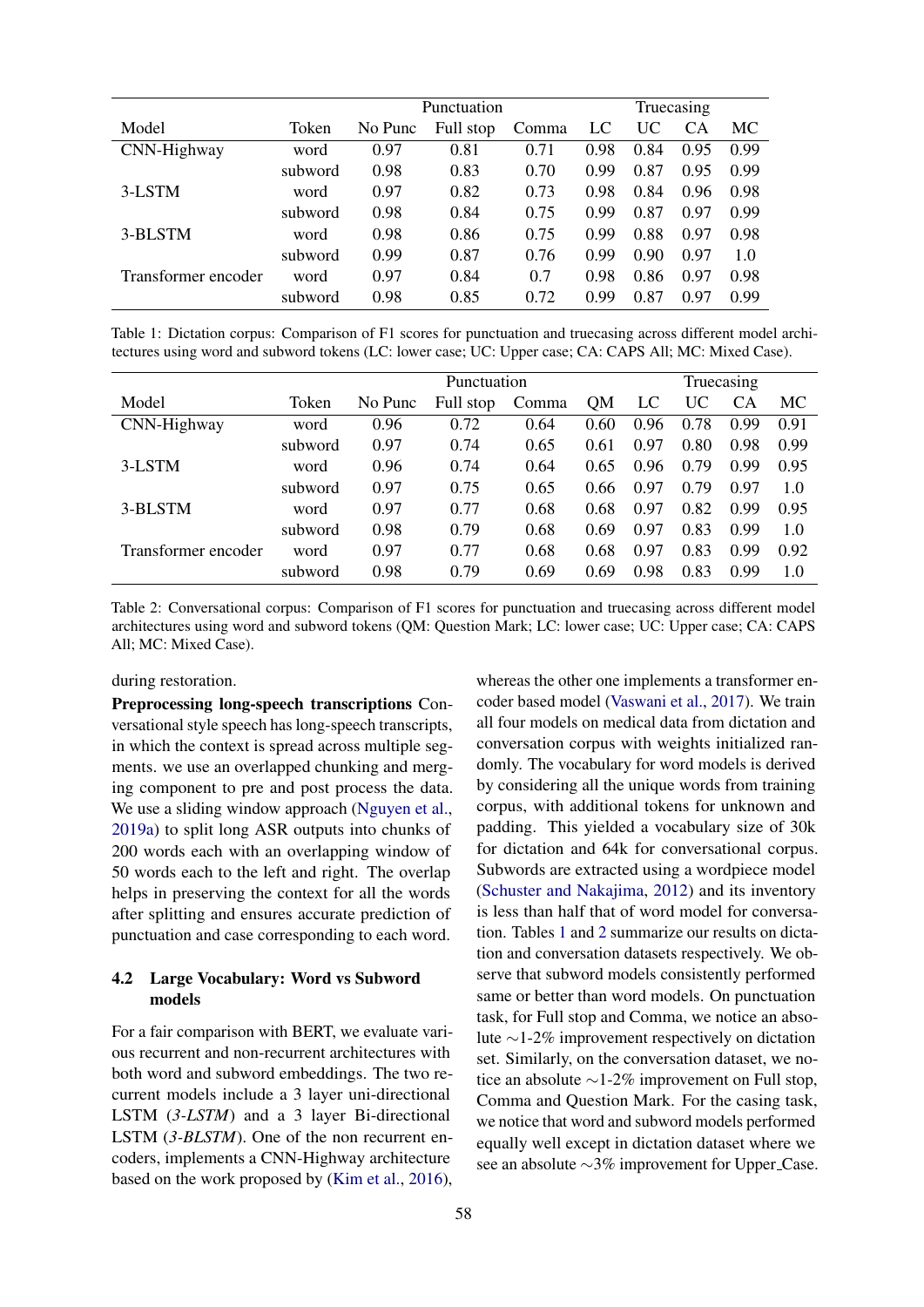<span id="page-6-0"></span>

|                 |         | Punctuation | Truecasing |       |      |      |           |      |
|-----------------|---------|-------------|------------|-------|------|------|-----------|------|
| Model           | Dataset | No Punc     | Full stop  | Comma | LC   | UC   | <b>CA</b> | МC   |
| 3-BLSTM         | Wiki    | 0.95        | 0.17       | 0.27  | 0.95 | 0.31 | 0.55      | 0.19 |
| <b>BERT</b>     | Wiki    | 0.96        | 0.2        | 0.39  | 0.95 | 0.36 | 0.65      | 0.2  |
| 3-BLSTM         | Medical | 0.99        | 0.87       | 0.76  | 0.99 | 0.9  | 0.97      | 1.0  |
| <b>BERT</b>     | Medical | 0.99        | 0.9        | 0.81  | 0.99 | 0.93 | 0.99      | 1.0  |
| <b>FT-BERT</b>  | Medical | 0.99        | 0.92       | 0.82  | 0.99 | 0.93 | 0.99      | 1.0  |
| <b>PM-BERT</b>  | Medical | 0.99        | 0.93       | 0.82  | 0.99 | 0.94 | 0.99      | 1.0  |
| <b>Bio-BERT</b> | Medical | 0.99        | 0.92       | 0.82  | 0.99 | 0.93 | 0.99      | 1.0  |
| <b>ROBERTa</b>  | Medical | 0.99        | 0.92       | 0.81  | 0.99 | 0.94 | 0.99      | 1.0  |

Table 3: Comparison of F1 scores for punctuation and truecasing using BERT and BLSTM when trained on Wiki data and Medical dictation data (FT-BERT: Finetuned BERT for domain adapation, PM-BERT: Finetuned BERT by punctuation masking for domain and task adapation).

<span id="page-6-1"></span>

|                |         | Punctuation |           |       |           | Truecasing |      |           |      |
|----------------|---------|-------------|-----------|-------|-----------|------------|------|-----------|------|
| Model          | Dataset | No Punc     | Full stop | Comma | <b>QM</b> | LC         | UC   | <b>CA</b> | MC   |
| 3-BLSTM        | Wiki    | 0.89        | 0.001     | 0.25  | 0.002     | 0.93       | 0.13 | 0.9       | 0.95 |
| <b>BERT</b>    | Wiki    | 0.93        | 0.004     | 0.4   | 0.007     | 0.93       | 0.4  | 0.95      | 0.95 |
| 3-BLSTM        | Medical | 0.98        | 0.79      | 0.68  | 0.69      | 0.97       | 0.83 | 0.99      | 1.0  |
| <b>BERT</b>    | Medical | 0.98        | 0.8       | 0.71  | 0.72      | 0.98       | 0.85 | 0.99      | 1.0  |
| <b>FT-BERT</b> | Medical | 0.98        | 0.81      | 0.72  | 0.73      | 0.98       | 0.85 | 0.99      | 1.0  |
| PM-BERT        | Medical | 0.98        | 0.82      | 0.72  | 0.74      | 0.98       | 0.86 | 0.99      | 1.0  |
| Bio-BERT       | Medical | 0.98        | 0.81      | 0.71  | 0.72      | 0.98       | 0.85 | 0.99      | 1.0  |
| <b>ROBERTa</b> | Medical | 0.98        | 0.82      | 0.73  | 0.74      | 0.98       | 0.86 | 0.99      | 1.0  |

Table 4: Comparison of F1 scores for punctuation and truecasing using BERT and BLSTM when trained on Wiki data and Medical conversation data (FT-BERT: Finetuned BERT for domain adapation, PM-BERT: Finetuned BERT by punctuation masking for domain and task adapation).

We hypothesize that medical vocabulary contains a large set of compound words, which a subword based model works effectively over word model. Upon examining few utterances, we noticed that subword models can learn effective representations of these compound medical words by tokenizing them into subwords. On the other hand, word models often run into rare word or OOV issues.

## 4.3 Pretrained language models

Significance of in-domain data For analyzing the importance of in-domain data, we train a baseline BLSTM model and a pretrained BERT model on Wiki and Medical data from both dictation and conversational corpus and tested the models on Medical held-out data. The first four rows of Tables [3](#page-6-0) and [4](#page-6-1) summarize the results. The models trained on Wiki data performed very poorly when compared to models trained on Medical data from either dictation or conversation corpus. Although dictation corpus (3.7M words) is relatively smaller than Wiki corpus (35M words), the difference in accuracy is significantly higher across both

models. Imbalanced classes like Full stop, Comma, Question Mark were most affected. Another interesting observation is that the models trained on Medical data performed better on Full stop compared to Comma; whereas general domain models performed better on Comma compared to Full stop. The degradation in general models might be due to Wiki sentences being short and ending with a Full stop unlike lengthy medical transcripts. Also, the F1 scores are lower on conversation data across both the tasks, indicating the complexity involved in modeling conversational data due to their highly unstructured format. Overall, the pretrained BERT model consistently outperformed baseline BLSTM model on both dictation and conversation data. This motivated us to focus on adapting the pretrained models for this task.

Finetuning Masked LM We have run two levels of fine-tuning as explained in Section [3.2.](#page-4-1) First, we finetuned BERT with Medical domain data using random masking (*FT-BERT*) and for task adaptation, we performed fine-tuning with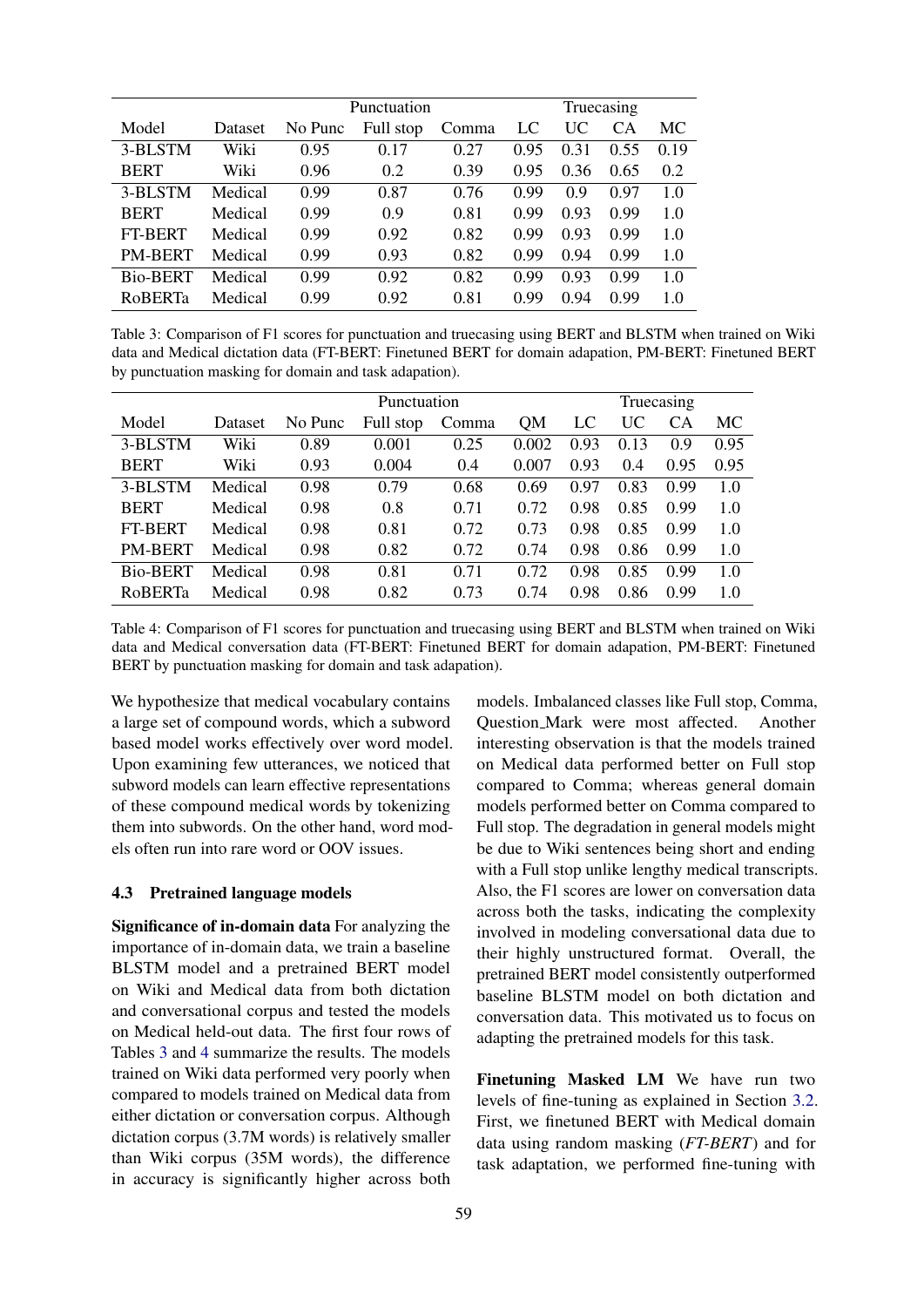<span id="page-7-3"></span>

|                      |        | Punctuation |                                                 |                                                 |  | Truecasing                 |  |  |  |
|----------------------|--------|-------------|-------------------------------------------------|-------------------------------------------------|--|----------------------------|--|--|--|
| Model                |        |             | n-best No Punc Full stop Comma QM   LC UC CA MC |                                                 |  |                            |  |  |  |
| BERT-GT - 0.97       |        |             |                                                 | $0.58$ $0.45$ $0.0$ $0.98$ $0.60$ $0.78$ $0.90$ |  |                            |  |  |  |
| BERT-ASR 1-best 0.97 |        |             | 0.66                                            | $0.56$ $0.54$ 0.99 0.72 0.86 1.0                |  |                            |  |  |  |
|                      | 3-best | 0.98        | 0.67                                            | $0.57$ $0.42$ $0.98$ $0.69$ $0.79$ $0.84$       |  |                            |  |  |  |
|                      | 5-best | 0.97        | 0.61                                            | 0.5                                             |  | $0.35$ 0.98 0.65 0.79 0.83 |  |  |  |

<span id="page-7-2"></span>Table 5: Comparison of F1 scores for punctuation and truecasing with ground truth and ASR augmented data.



Figure 2: Difference in F1 scores between Bio-BERT and BLSTM for varying data sizes.

punctuation based masking (*PM-BERT*). For both experiments, we used the same data as we have used for finetuning the downstream task. From the results presented in Table [3](#page-6-0) and [4,](#page-6-1) we infer that finetuning boosts the performance of punctuation and truecasing (an absolute improvement of  $\sim$ 1-2%). From both the datasets, it is clear that task specific masking helps better than simple random masking. For dictation dataset, Full stop improved by an absolute 3% by performing punctuation specific masking, suggesting that finetuning MLM can give higher benefits when the amount of data is low.

Variants of BERT We compare three pretrained models namely, BERT and its successor RoBERTa [\(Liu et al.,](#page-8-4) [2019\)](#page-8-4) and Bio-BERT [\(Lee et al.,](#page-8-19) [2020\)](#page-8-19) which was trained on large scale Biomedical corpora. The results are summarized in last two rows of Table [3](#page-6-0) and [4.](#page-6-1) First, we observe that both Bio-BERT and RoBERTa outperformed the initial BERT model and has shown an absolute ∼3-5% improvement over the baseline 3-BSLTM. To further validate this, we extended our experiments to understand how the performance of our best model(Bio-BERT) varies across different training dataset sizes compared to the baseline. From Figure [2,](#page-7-2) we observe that the difference increases significantly as we move towards smaller datasets. For the smallest data set size of 500k words (1k transcripts), there

is an absolute improvement of 6-17% over the baseline in accuracy in terms of F1. This shows that pretraining on a large dataset helps to overcome data scarcity issue effectively.

# <span id="page-7-1"></span>4.4 Robustness

For testing robustness, we performed experiments with augmentation of ASR data from n-best lists (*BERT-ASR*). We considered top-1, top-3 and top-5 hypotheses for n-best lists augmentation with ground truth text and the results are presented in Table [5.](#page-7-3) Additionally, the best BERT model trained using only ground truth text inputs (*BERT-GT*) from Table [3](#page-6-0) is also evaluated on ASR outputs. To compute F1 scores on held-out test set, we first aligned the ASR hypothesis with ground truth data and restored the punctuation and truecasing as described in Section [3.3.](#page-4-2) From the results presented in Table [5,](#page-7-3) we infer that adding ASR hypothesis to the training data helped improve the performance of both punctuation and truecasing. In punctuation, both Full stop and Comma have seen an absolute 10% improvement in F1 score. Although the number of question marks is less in test data, the augmented systems performed really well compared to the system trained purely on ground truth text. However, we found that using n-best lists with  $n > 1$  did not help much compared to the 1-best list. This may be due to sub-optimal restoration of punctuation and truecasing as the WER with n-best lists is likely to go up as  $n$  increases.

#### <span id="page-7-0"></span>5 Conclusion

In this paper, we have presented a framework for conditional joint modeling of punctuation and truecasing in medical transcriptions using pretrained language models such as BERT. We also demonstrated the benefit from MLM objective finetuning of the pretrained model with task specific masking. We further improved the robustness of punctuation and truecasing on ASR outputs by data augmentation during training. Experiments performed on both dictation and conversation corpora show the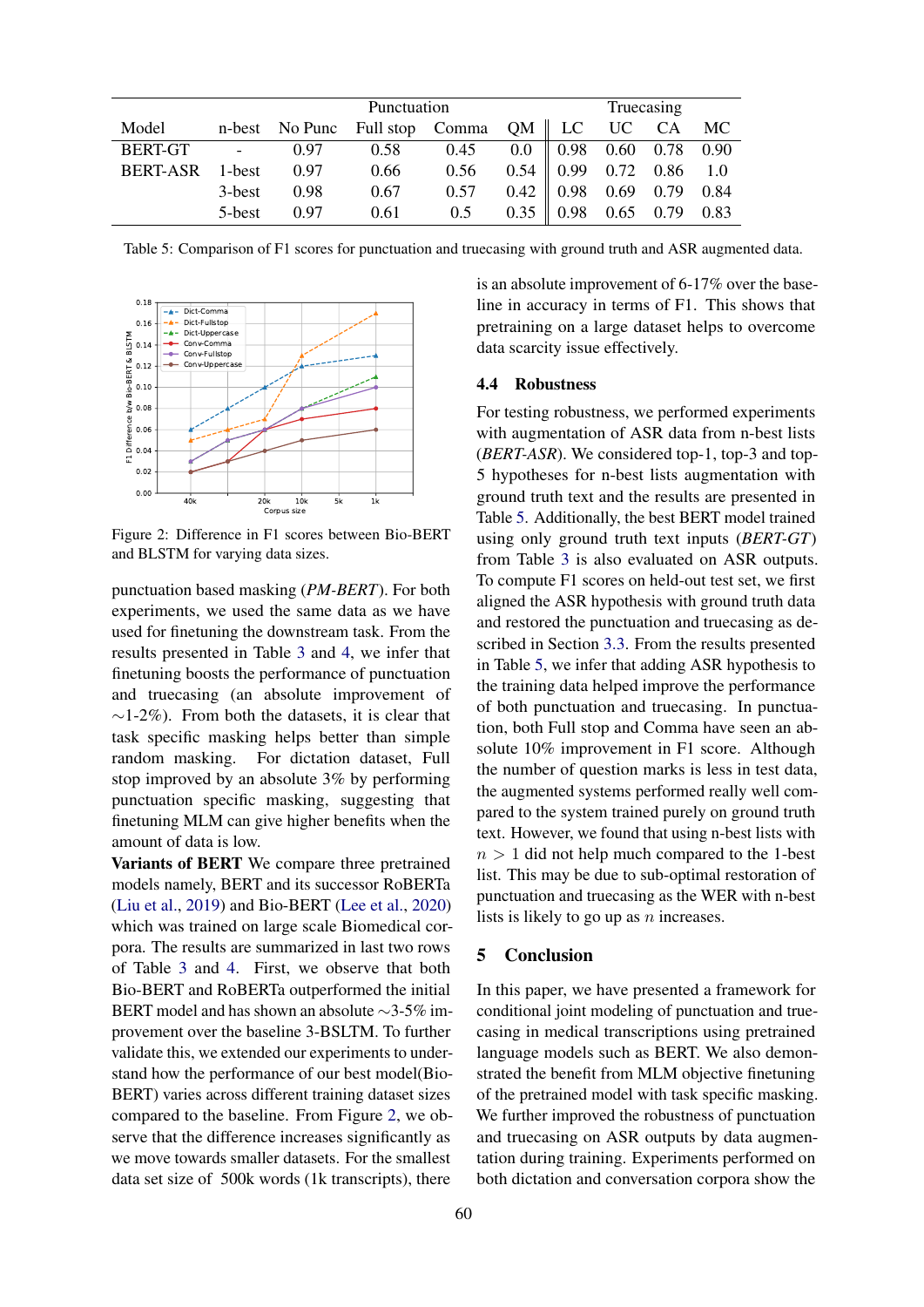effectiveness of the proposed approach. Future work includes the use of either pretrained acoustic features or pretrained acoustic encoder to perform fusion with pretrained linguistic encoder to further boost the performance of punctuation.

### References

- <span id="page-8-7"></span>Doug Beeferman, Adam Berger, and John Lafferty. 1998. Cyberpunc: A lightweight punctuation annotation system for speech. In *Proceedings of the 1998 IEEE International Conference on Acoustics, Speech and Signal Processing, ICASSP'98 (Cat. No. 98CH36181)*, volume 2, pages 689–692. IEEE.
- <span id="page-8-2"></span>Sravan Bodapati, Spandana Gella, Kasturi Bhattacharjee, and Yaser Al-Onaizan. 2019. [Neural word de](https://doi.org/10.18653/v1/W19-3515)[composition models for abusive language detection.](https://doi.org/10.18653/v1/W19-3515) In *Proceedings of the Third Workshop on Abusive Language Online*, pages 135–145, Florence, Italy. Association for Computational Linguistics.
- <span id="page-8-1"></span>Chung-Cheng Chiu, Anshuman Tripathi, Katherine Chou, Chris Co, Navdeep Jaitly, Diana Jaunzeikare, Anjuli Kannan, Patrick Nguyen, Hasim Sak, Ananth Sankar, et al. 2017. Speech recognition for medical conversations. *arXiv preprint arXiv:1711.07274*.
- <span id="page-8-16"></span>Eunah Cho, Kevin Kilgour, Jan Niehues, and Alex Waibel. 2015. Combination of nn and crf models for joint detection of punctuation and disfluencies. In *Sixteenth annual conference of the international speech communication association*.
- <span id="page-8-14"></span>Eunah Cho, Jan Niehues, and Alex Waibel. 2012. Segmentation and punctuation prediction in speech language translation using a monolingual translation system. In *International Workshop on Spoken Language Translation (IWSLT) 2012*.
- <span id="page-8-6"></span>Heidi Christensen, Yoshihiko Gotoh, and Steve Renals. 2001a. Punctuation annotation using statistical prosody models. In *ISCA tutorial and research workshop (ITRW) on prosody in speech recognition and understanding*.
- <span id="page-8-11"></span>Heidi Christensen, Yoshihiko Gotoh, and Steve Renals. 2001b. Punctuation annotation using statistical prosody models. In *ISCA tutorial and research workshop (ITRW) on prosody in speech recognition and understanding*.
- <span id="page-8-3"></span>Jacob Devlin, Ming-Wei Chang, Kenton Lee, and Kristina Toutanova. 2018. Bert: Pre-training of deep bidirectional transformers for language understanding. *arXiv preprint arXiv:1810.04805*.
- <span id="page-8-15"></span>Joris Driesen, Alexandra Birch, Simon Grimsey, Saeid Safarfashandi, Juliet Gauthier, Matt Simpson, and Steve Renals. 2014. Automated production of truecased punctuated subtitles for weather and news broadcasts. In *Fifteenth Annual Conference of the International Speech Communication Association*.
- <span id="page-8-0"></span>Erik Edwards, Wael Salloum, Greg P Finley, James Fone, Greg Cardiff, Mark Miller, and David Suendermann-Oeft. 2017. Medical speech recognition: reaching parity with humans. In *International Conference on Speech and Computer*, pages 512– 524. Springer.
- <span id="page-8-5"></span>Yoshihiko Gotoh and Steve Renals. 2000. Sentence boundary detection in broadcast speech transcripts.
- <span id="page-8-8"></span>Agustin Gravano, Martin Jansche, and Michiel Bacchiani. 2009. Restoring punctuation and capitalization in transcribed speech. In *2009 IEEE International Conference on Acoustics, Speech and Signal Processing*, pages 4741–4744. IEEE.
- <span id="page-8-17"></span>Xiaochuang Han and Jacob Eisenstein. 2019. Unsupervised domain adaptation of contextualized embeddings for sequence labeling. In *Proceedings of the 2019 Conference on Empirical Methods in Natural Language Processing and the 9th International Joint Conference on Natural Language Processing (EMNLP-IJCNLP)*, pages 4229–4239.
- <span id="page-8-10"></span>Jing Huang and Geoffrey Zweig. 2002. Maximum entropy model for punctuation annotation from speech. In *Seventh International Conference on Spoken Language Processing*.
- <span id="page-8-18"></span>Yoon Kim, Yacine Jernite, David Sontag, and Alexander M Rush. 2016. Character-aware neural language models. In *AAAI*, pages 2741–2749.
- <span id="page-8-13"></span>Ondřej Klejch, Peter Bell, and Steve Renals. 2017. Sequence-to-sequence models for punctuated transcription combining lexical and acoustic features. In *2017 IEEE International Conference on Acoustics, Speech and Signal Processing (ICASSP)*, pages 5700–5704. IEEE.
- <span id="page-8-19"></span>Jinhyuk Lee, Wonjin Yoon, Sungdong Kim, Donghyeon Kim, Sunkyu Kim, Chan Ho So, and Jaewoo Kang. 2020. Biobert: a pre-trained biomedical language representation model for biomedical text mining. *Bioinformatics*, 36(4):1234–1240.
- <span id="page-8-12"></span>Tal Levy, Vered Silber-Varod, and Ami Moyal. 2012. The effect of pitch, intensity and pause duration in punctuation detection. In *2012 IEEE 27th Convention of Electrical and Electronics Engineers in Israel*, pages 1–4. IEEE.
- <span id="page-8-4"></span>Yinhan Liu, Myle Ott, Naman Goyal, Jingfei Du, Mandar Joshi, Danqi Chen, Omer Levy, Mike Lewis, Luke Zettlemoyer, and Veselin Stoyanov. 2019. Roberta: A robustly optimized bert pretraining approach. *arXiv preprint arXiv:1907.11692*.
- <span id="page-8-9"></span>Wei Lu and Hwee Tou Ng. 2010. Better punctuation prediction with dynamic conditional random fields. In *Proceedings of the 2010 conference on empirical methods in natural language processing*, pages 177– 186.